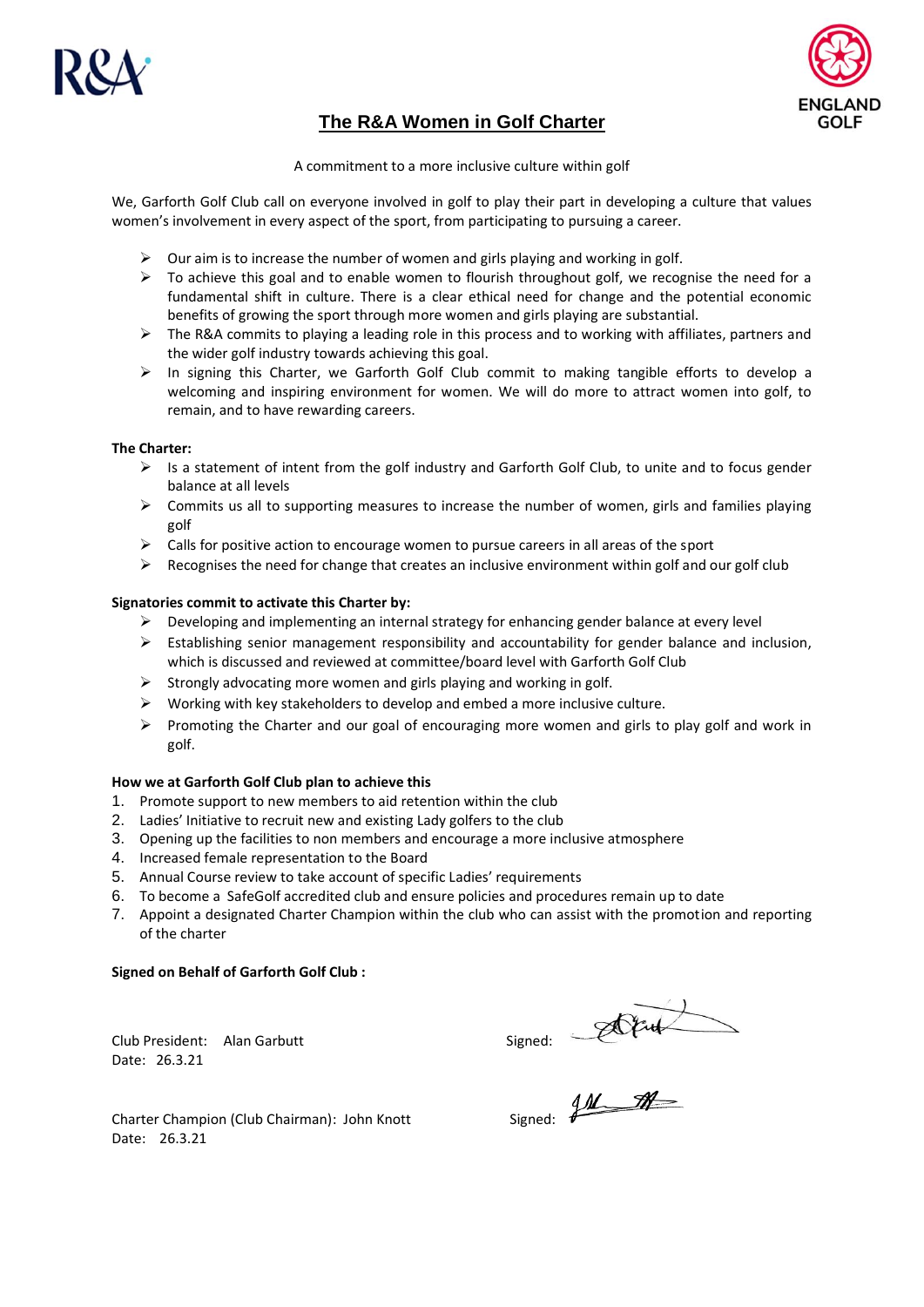



|              |                       |                                      | These objectives will be embedded into the club business plan and reviewed on an annual basis, to ensure that this inclusive commitment remains robust. |                                   |
|--------------|-----------------------|--------------------------------------|---------------------------------------------------------------------------------------------------------------------------------------------------------|-----------------------------------|
|              | <b>Commitment</b>     | <b>Current Situation</b>             | How this will be achieved                                                                                                                               | Date/Progress/Targets/Comments    |
| 1            | Promote support to    | WhatsApp Group which allows          | Lady member co-ordinator role to be                                                                                                                     | To be implemented once all        |
|              | new members to aid    | lady members to socialise and        | created to help integrate new members.                                                                                                                  | Government restrictions have      |
|              | retention within the  | arrange tee times                    | This lady will work closely with the                                                                                                                    | been lifted and free movement     |
|              | club                  |                                      | Professionals, Ladies' Committee and                                                                                                                    | within the Golf Club is allowed.  |
|              |                       |                                      | Lady members to welcome and involve                                                                                                                     |                                   |
|              |                       |                                      | new lady members and will do a peer                                                                                                                     | To be in operation by 2022.       |
|              |                       |                                      | review of local clubs.                                                                                                                                  |                                   |
| $\mathbf{2}$ | Ladies' Initiative to | We currently have 63 playing         | Working with the Pros to achieve                                                                                                                        | Aim to recruit 10 new ladies      |
|              | recruit new and       | members with 6 junior girl           | marketing initiatives via the Club website,                                                                                                             | within the 2021/2022 season.      |
|              | existing Lady golfers | members.                             | Facebook, Twitter and The GolfRoom at                                                                                                                   |                                   |
|              | to the Club           |                                      | Garforth website, along with 'free press'                                                                                                               | Through the mentoring to assist   |
|              |                       | The current pathway allows new       | and national golf magazines.                                                                                                                            | the ladies to become              |
|              |                       | to golf ladies to join at a reduced  |                                                                                                                                                         | competitive golfers               |
|              |                       | rate for the initial year and to     | Structured programme of introduction to                                                                                                                 |                                   |
|              |                       | continue<br>the<br>second<br>year    | golf, coaching and mentoring to assist                                                                                                                  |                                   |
|              |                       | membership, again at a reduced       | new ladies to golf.                                                                                                                                     |                                   |
|              |                       | rate, leading to full membership     |                                                                                                                                                         |                                   |
|              |                       | by the third year, this is displayed |                                                                                                                                                         |                                   |
|              |                       | on GGC website.                      |                                                                                                                                                         |                                   |
|              |                       |                                      |                                                                                                                                                         |                                   |
| 3            | Open up the           | Make GGC a more family friendly      | Host social events aimed at families and                                                                                                                | One event bi-monthly towards      |
|              | facilities to non-    | place to relax and socialise,        | females to break down the image of golf.                                                                                                                | the middle 2021 and 2022          |
|              | members and           | softening the image and making       |                                                                                                                                                         | golfing season.                   |
|              | encourage a more      | the club more welcoming. To          | Set up social events such as wine &                                                                                                                     |                                   |
|              | inclusive             | encourage local women and            | nibbles get to know nights, themed                                                                                                                      | Quiz evenings to be organised     |
|              | atmosphere            | families to visit, breaking down     | lunches, and rules events.                                                                                                                              | once a month following lifting of |
|              |                       | the barrier between the club and     |                                                                                                                                                         | restrictions from June 21         |
|              |                       | the community.                       |                                                                                                                                                         | onwards                           |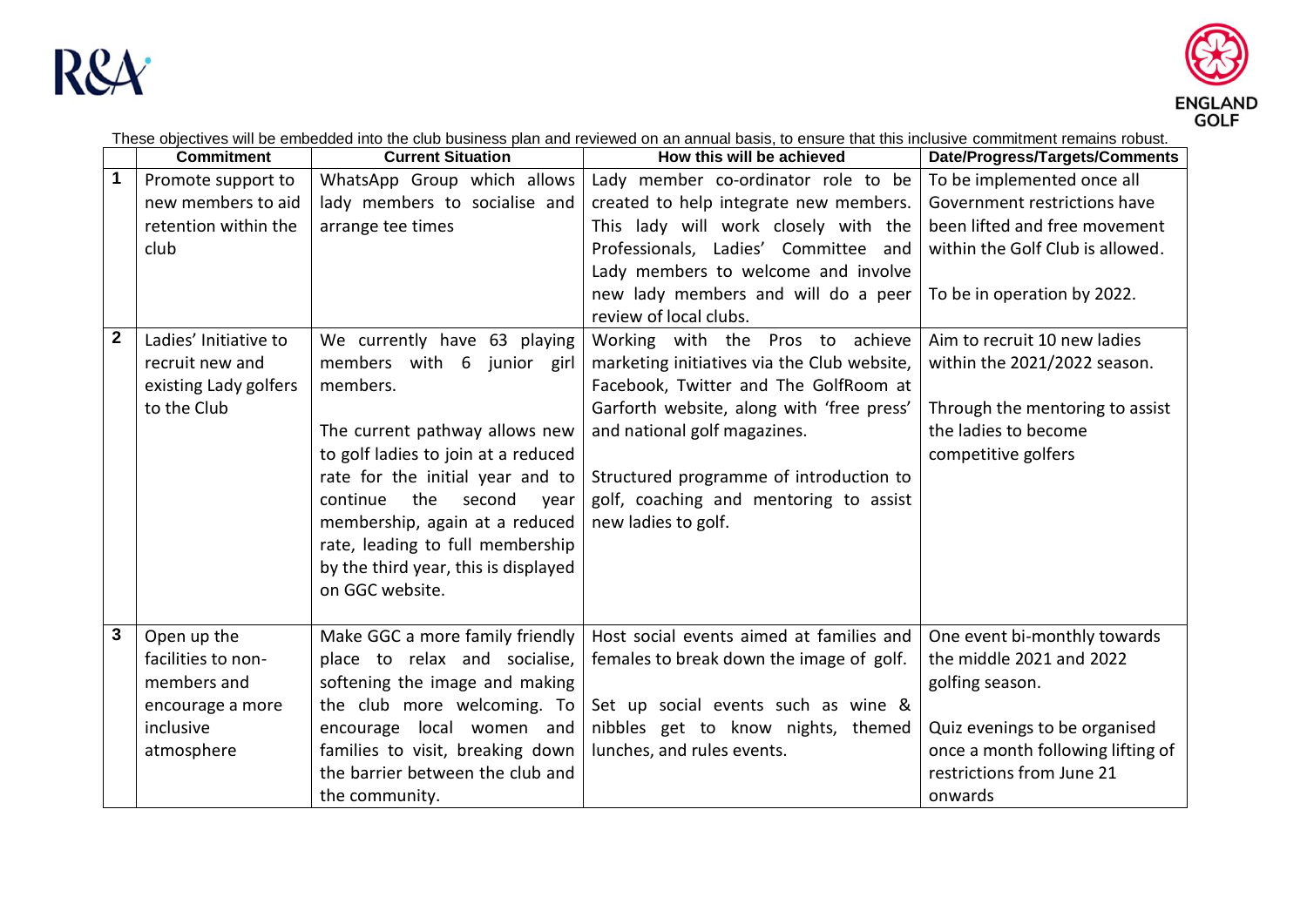



|   |                                                   |                                                                                                                                                                                                                                                                                                                           |                                                                                                                                                                                                                                                                                                                  | EN                                                                                                                                                                                                                                                 |
|---|---------------------------------------------------|---------------------------------------------------------------------------------------------------------------------------------------------------------------------------------------------------------------------------------------------------------------------------------------------------------------------------|------------------------------------------------------------------------------------------------------------------------------------------------------------------------------------------------------------------------------------------------------------------------------------------------------------------|----------------------------------------------------------------------------------------------------------------------------------------------------------------------------------------------------------------------------------------------------|
|   |                                                   |                                                                                                                                                                                                                                                                                                                           |                                                                                                                                                                                                                                                                                                                  | Three social events during the<br>winter season with indoor<br>coaching, fun competitions etc.<br>in indoor driving range.                                                                                                                         |
|   |                                                   |                                                                                                                                                                                                                                                                                                                           |                                                                                                                                                                                                                                                                                                                  | Rules/etiquette on the course<br>evening with nibbles to be<br>organised before the end of the<br>season 21 in association with the<br>Pros                                                                                                        |
|   |                                                   |                                                                                                                                                                                                                                                                                                                           |                                                                                                                                                                                                                                                                                                                  | Success would be for the events<br>to be well attended and for<br>those present to have picked up<br>knowledge, had a good social<br>time and leave with the hope<br>that there would be more events<br>of the same type                           |
| 4 | Increase female<br>representation on<br>the Board | Female representation on Club<br>Board since 2003, intermittent<br>and dependant on member<br>interest.<br>All members (male and female)<br>have been asked to identify<br>willingness to be nominated for<br>Officer positions including Club<br>Captain<br>Present Board consists of<br>President, Chair, Vice Chair, 4 | Female members positively encouraged<br>to stand for Officer positions including<br>Club Captain.<br>Senior Past Club Captains to make regular<br>approaches to identify willing individuals<br>Club is currently working toward adoption<br>of an EG based management and<br>governance structure by March 2022 | Club Articles under review to<br>reflect EG model more closely -<br><b>March 2022</b><br>Annual initiative to maintain<br>female representation on Board.<br>We will strive to achieve male to<br>female proportional<br>representation approx 20% |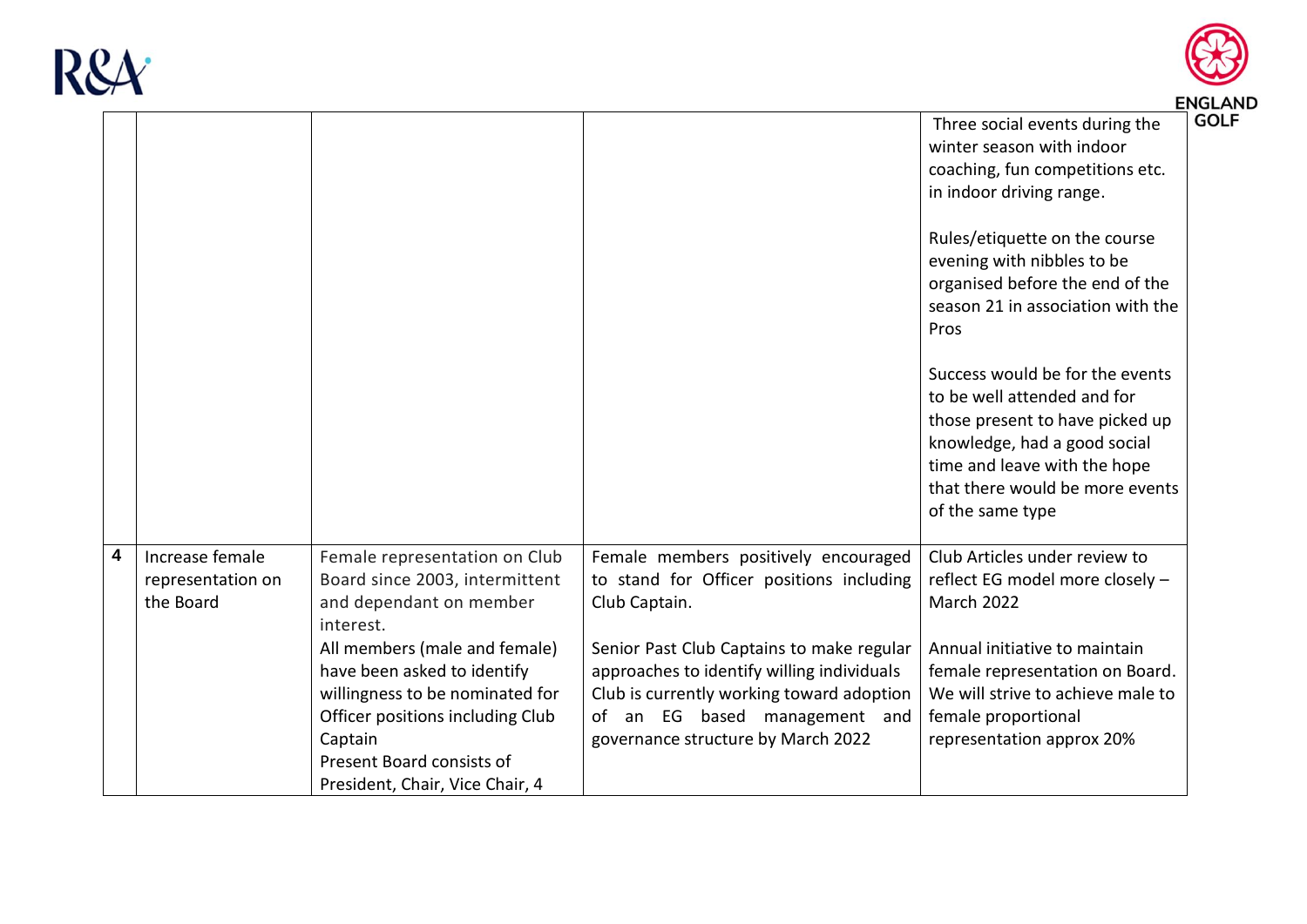



|   |                      |                                |                                          | ᇊ                                 |
|---|----------------------|--------------------------------|------------------------------------------|-----------------------------------|
|   |                      | Sub-Committee Chairs and 2     |                                          | One former Lady Captain has       |
|   |                      | general Board members. One     |                                          | intimated willingness to consider |
|   |                      | Sub-Committee Chair is a woman |                                          | Club Captaincy when               |
|   |                      | and one general Board member   |                                          | commitments permit within 5       |
|   |                      | is a woman. The presiding Lady |                                          | years                             |
|   |                      | Captain also attends the Board |                                          |                                   |
| 5 | <b>Annual Course</b> | Red course rated as ladies'    | White and yellow courses to be similarly | Awaiting YUGC advice.             |
|   | review to take       | course                         | when<br>County<br>Assessors<br>rated     |                                   |
|   | account of specific  |                                | commence offering service to Clubs.      |                                   |
|   | Ladies'              |                                | Annual Course review to take account of  |                                   |
|   | requirements         |                                | specific Ladies' requirements to be held |                                   |
|   |                      |                                | by Lady Captain and Head Green Keeper    |                                   |
| 6 | To become a          | GolfMark accreditation lapsed  | The management team at the club has      | Submission for Accreditation by   |
|   | SafeGolf accredited  | due to intended replacement by | approved all the policies and procedures | 31 March 2021.                    |
|   | club and ensure      | SafeGolf                       |                                          |                                   |
|   | policies and         | a. Operate the required club   | All documentation is up to date and has  | The Club keep a register of when  |
|   | procedures remain    | policies                       | been shared with England Golf Club       | the key policies and              |
|   | up to date           | b. Club Welfare Officer has    | <b>Regional Support Officer</b>          | documentation needs to be         |
|   |                      | been in place since 2001       |                                          | updated and when key members      |
|   |                      | c. DBS checks are obtained and | Our annual review date will be           | of staff and volunteers need to   |
|   |                      | maintained for relevant club   | determined upon accreditation            | undertake relevant training       |
|   |                      | personnel                      |                                          |                                   |
|   |                      | d. Club staff and volunteers   |                                          |                                   |
|   |                      | have obtained required         |                                          |                                   |
|   |                      | qualifications                 |                                          |                                   |
|   |                      | e. PGA Professional(s) are     |                                          |                                   |
|   |                      | included on PGA SafeGolf       |                                          |                                   |
|   |                      |                                |                                          |                                   |
|   |                      | Coaches Register               |                                          |                                   |
|   |                      |                                |                                          |                                   |
|   |                      |                                |                                          |                                   |

ENGLAND<br>GOLF